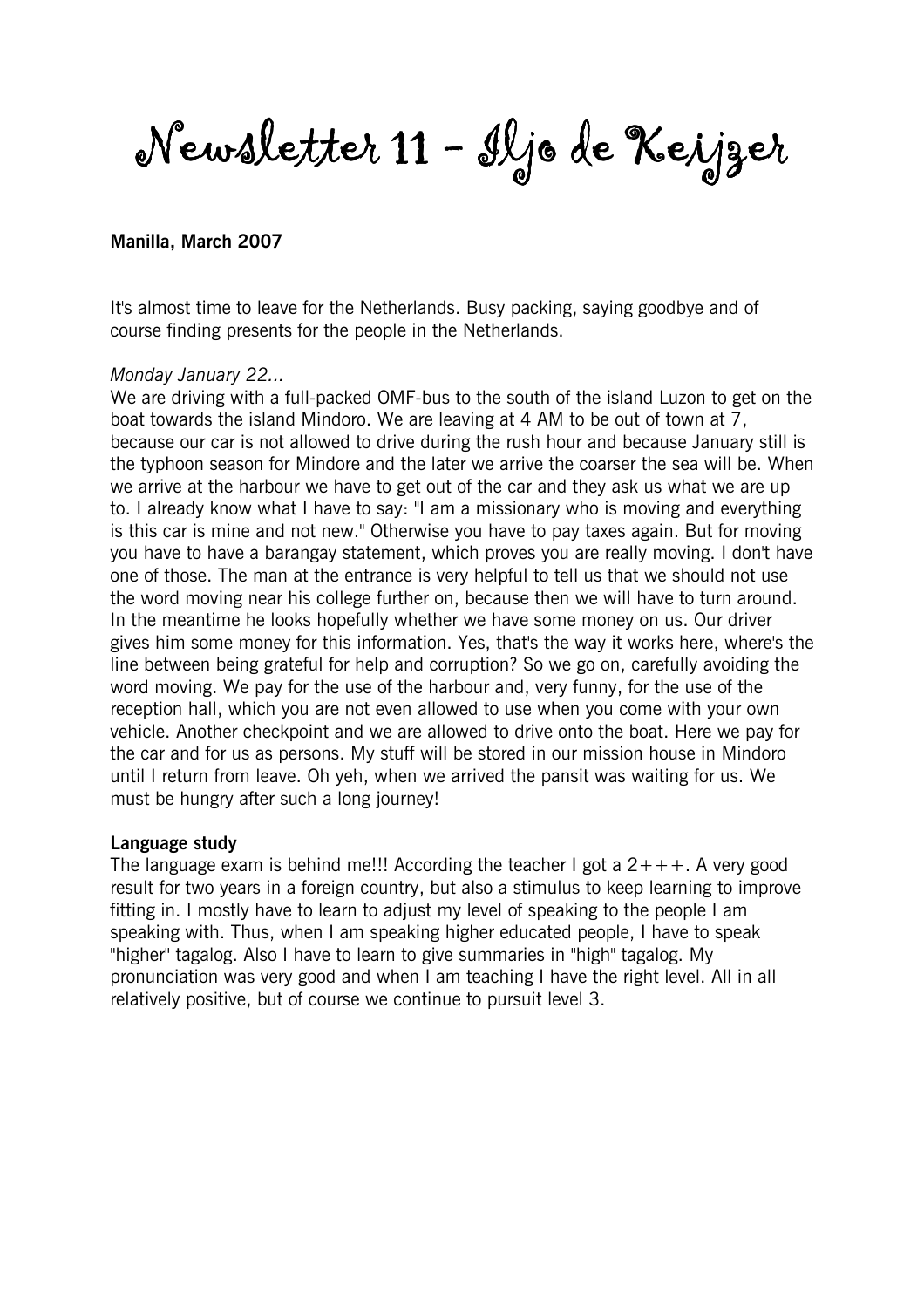# (Ab)normally :)



Travelling on the roof of a jeepney through the paddy fields, on top of the rice and other groceries. You have to watch out for the protruding branches, otherwise you will get them in your face. Travelling in the country really is different from travelling in the city of Manila. After the leadership training I went to the mountains with a group of participants to say goodbye to everyone before my leave. The jeepney would leave at two, so we were there around that time. But the driver said that someone else was coming too, so we waited a good two hours. In the meantime one after the other went back to the market, because the fish was cheap and thus there was considerable amount stocked. When we finally left, we stopped at four different rice dealers to load several bags of rice on top of the roof. In another shop we fetched some roof tiles and at the gas station we filled barrels with patrol, to use for oil lamps and generators. Village after village we went, stopping along the way to unload the rice on several places. As soon as we went of the "main" road we climbed on top of the roof together with the Bible school students to catch some fresh air - the fish might be cheap, but also smelly. Oh yes, because of a big rock we also had a flat tire. The spare wheel was of course beneath the bags of rice, but after a not to long time we were going again. After more than one and a half hours later we had travelled the 25 kilometres to the Bible school and we just had to climb up the mountain, where we where enthusiastically greeted, of course because we brought the cheap fish. A few hours later we had a feast for 20 cent per kilo! A real experience...

#### Food

You still want to eat after my last newsletter? Someone wrote that she was very curious what I would eat in the mountains, having seen what my "normal" menu was. Well here is the answer. We ate snails, ferns, fermented fish in leafs, leafs and more leafs. I did not know how may kinds of leafs of trees and plans were edible and healthy too. Also we ate boiled bananas, cassava and something which looks like sugar beets. Most of the time we eat it as soup, that's easy to make and you don't need butter or oil and it gives moisture for the rice straightaway. Because the food is so low in fat, the pizza on the day after my return did not taste very well.

#### Living in the mountains

Nothing is so variable as the weather we say in the Netherlands. The weather is not so changeable here, but planning is! In the end I ended up with a different tribe than planned. I visited the Iraya tribe in the north of Mindoro, in the village Malmis.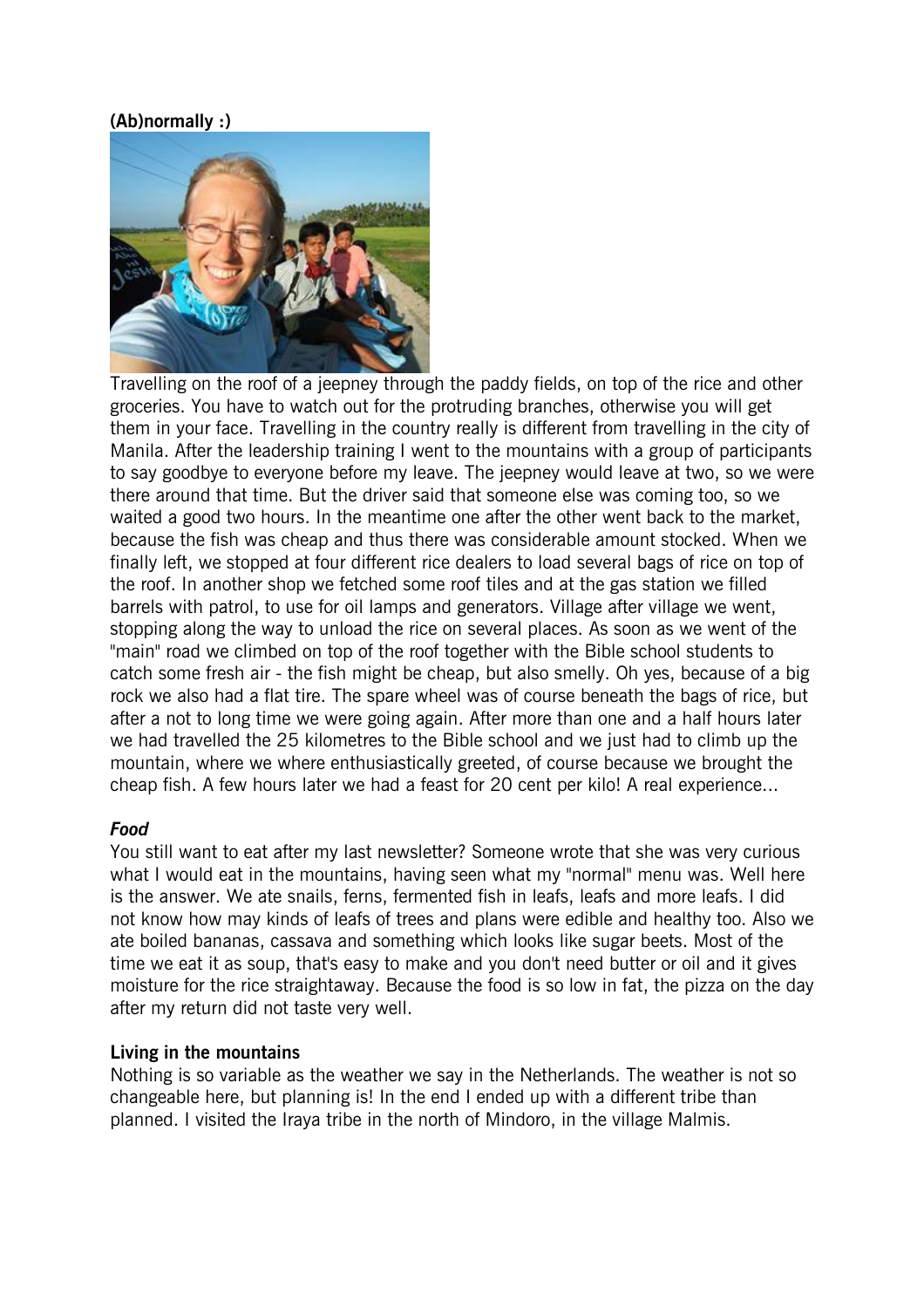

My house in Malmis...

We had to wade through the river 5 times, for me at breast height, for the average mangyan to the neck!



One time we were lucky and crossed the river with a boat...

Cooking on charcoal and bathing in the river, with your clothes on of course. We also did the laundry in the river. I really don't know how clean my clothes became of that, but at least they smelled nice again. I think I still need some practice. Iraya people are very shy, so they found it hard to talk to me, but a few brave ones did come by to talk to "that white one". In those conversations I could learn a lot of there culture.

A funny story about how shy the Iraya are. They saw my fire, but were worried because the flames were so small (I was afraid my house would catch fire, because we cook beneath the house). So they thought my rice would not get done. However it took two full days - 3 times rice a day - before two women were brave enough to ask how the cooking went and whether my rice would do. I tried to comfort them, but they kept looking suspiciously...

The Philippine culture is sometimes called a low information culture. This means that you will only hear the next important step. No excess information thus. The elder of the church had asked me to speak in the service Sunday. He did not tell me what time the service started, but since I live next to the church and you would be eating breakfast before 6 o'clock, I did not worry about that. I was making coffee on my charcoal fire when he came by and talked about cooking. Still no indication about when the service would start. From me he walks to the church and starts ringing the bells. So I think that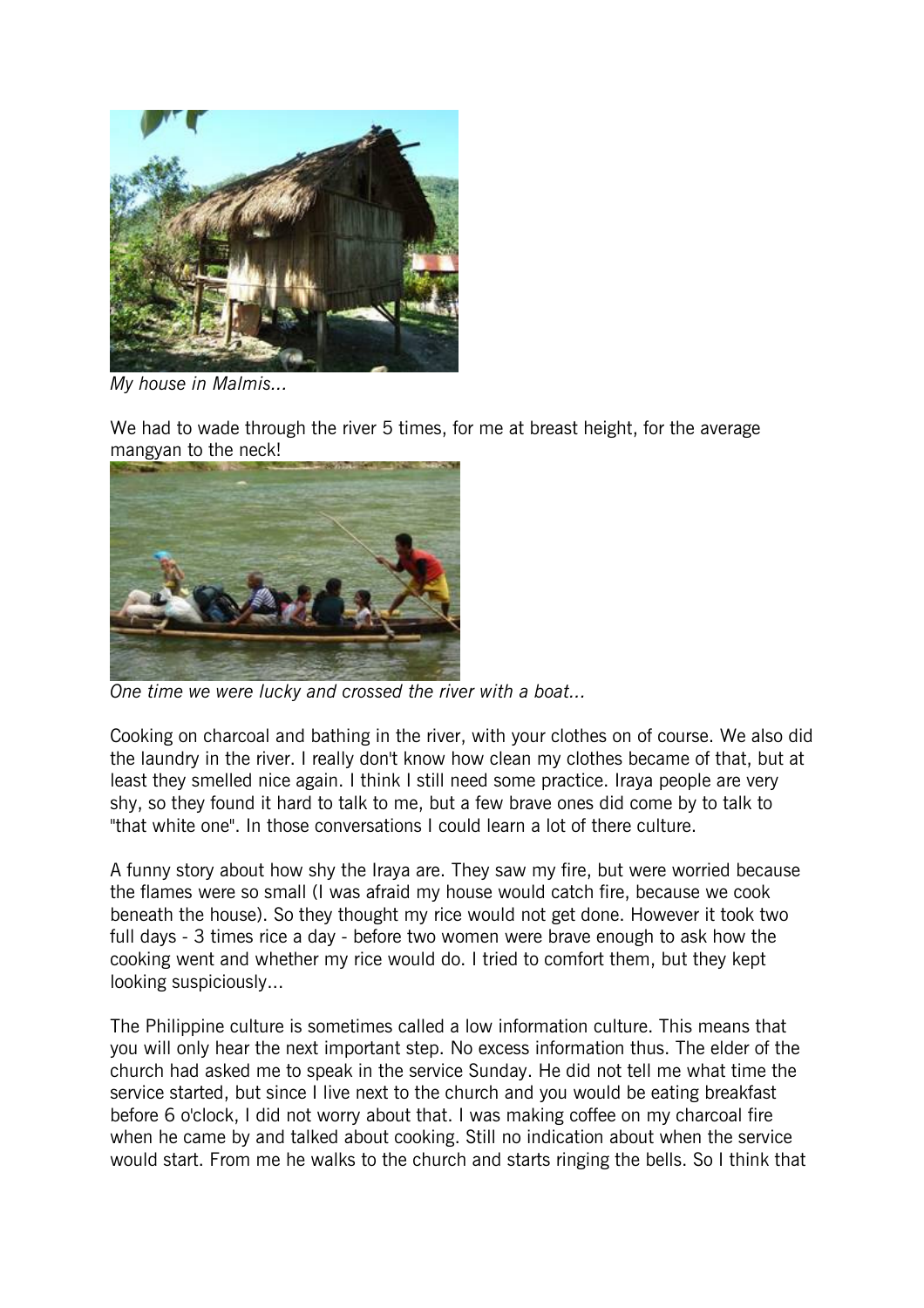must be the signal that the church is about to start, and yes one after the other the people walk inside the church. We are going to start...



Children with little or no clothes, but reading everything they could!

But not only children, but also teenagers and even grandfathers and -mothers came quietly to my porch to read. Because I always had some Tagalog books laying around with pictures from the Bible of health.

# Mangyan Bible School

Here I also could stay for a week. Eating with the students, sitting in the rear of the classroom and answering all questions they had. Not only about the Bible, but also questions like: "do not all rivers end in the sea? Why than, does the sea never runs over?" or "the earth is round, right? So when we have the sun, it is dark on other places?".

Not easy to explain in a foreign language, but very funny to do. Most students only have got primary education and most only two classes or there about.



One of the classes on the MBS

It is wonderful to see the eagerness to learn and it is a good basis for friendships. Luckily this first deeper acquaintance was a good one and I still hope to continue with al the preparations and to help teaching here on this school and adjusting the curriculum to the demands of this time!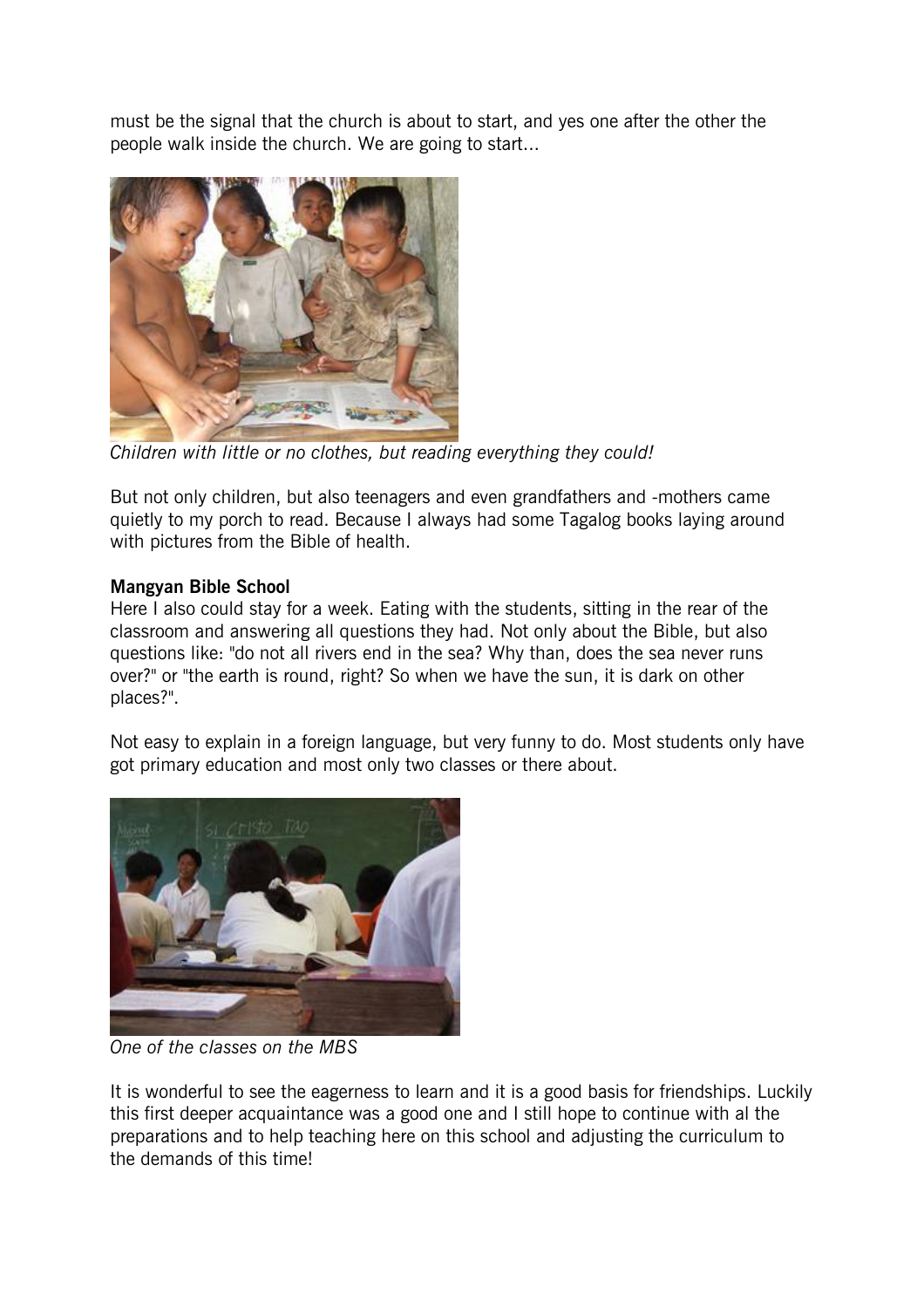### Future...

Just a few day and I will get on a plane to the Netherlands, after a short stop in Singapore. I hope to see many of you, but obviously the time is short. After a good Philippine habit the door will always be open when I'm home! A part of the time I will spend with my parents and a part in Wageningen. See you!!!

### Iljo de Keijzer

# Until June 20th:

Hedel Fam. de Keijzer Prins Willem Alexanderstraat 29 5321 SB Hedel 073-5991893

# Wageningen

Fam. Klees Tarthorst 142 Mobiel: 06 - 19 819 354

# After June 21th:

OMF Bonbon 5200 Calapan Oriental Mindoro **Philippines** 00639186899861 DeKeijzerIljo@OMF.net http://Iljo.algemeenbekend.nl

#### Important data:

April 4th 2007: Arrival Schiphol

April 11th 2007: Women association Krimpen aan den IJssel Contact person: 0180-510470.

April 12th 2007: Missionary evening Wageningen Contact person: 0317-428414.

April 13th 2007: Missionary evening Hedel Contact person: 073-5994795.

April 14th 2007: Open youth work Kerkwijk Contact person: 0418-642364.

April 25th 2007: missionary evening Rijswijk NB Contact person: 0183-442458